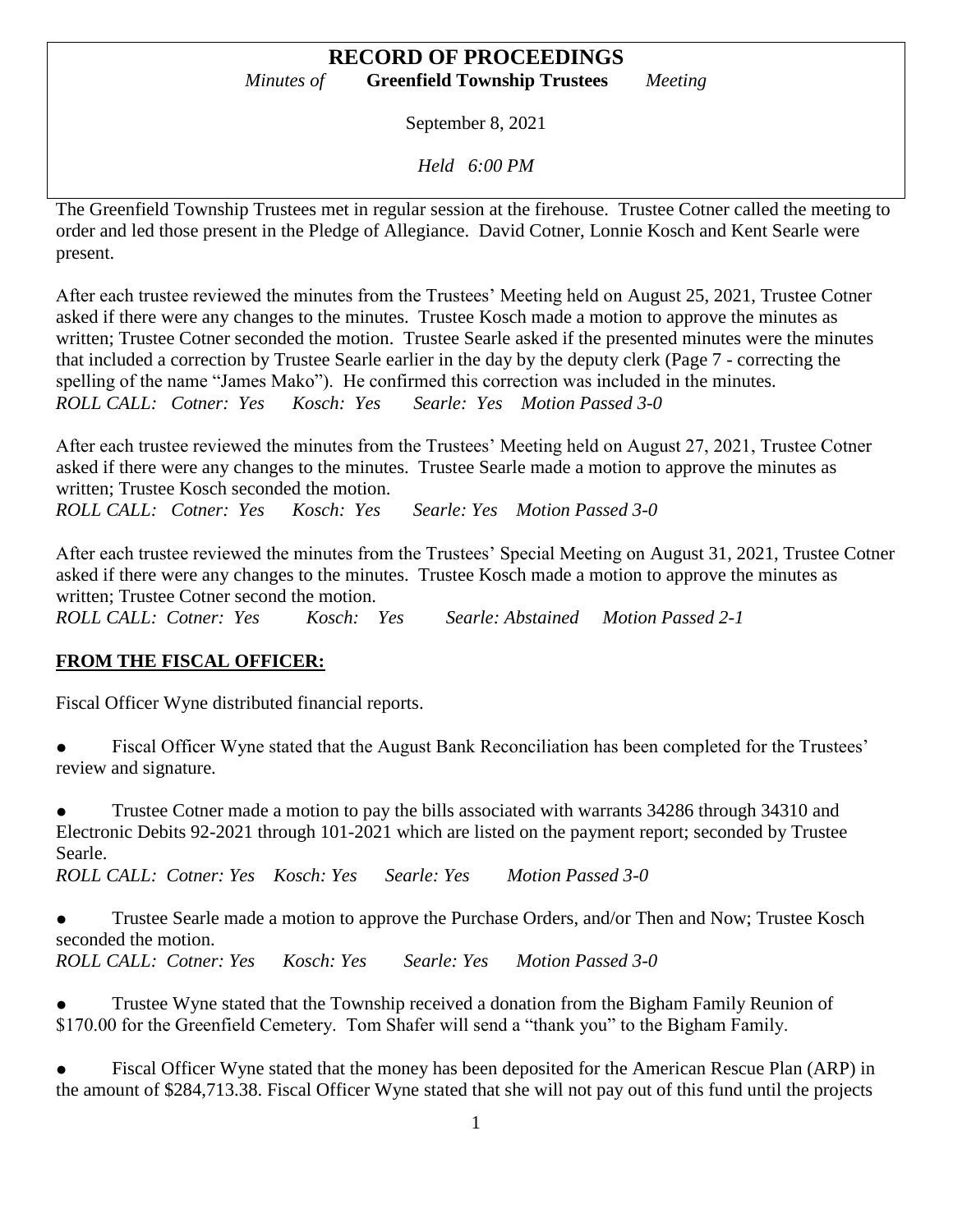September 8, 2021

*Held 6:00 PM*

have been approved by either the Prosecutor's Office or another legal counsel. A special meeting will be held on Monday, September 13, 2021 at 4:00 p.m. at the Administrative Office to start working on ARP for Greenfield Township

Fiscal Officer Wyne stated that in the packet of information is a Complaint Procedure and Form that Fire Chief Smith created for the Township. With the approval of the Trustees this will be placed on the website. There was discussion on the complaint form and a few minor changes will be made.

Fiscal Officer Wyne stated that the Refinancing of the Fire Station was a successful closure on September 3, 2021.

Fiscal Officer Wyne advised that the Resolution of the Juneteenth holiday is still being worked on as, the Trustees never mentioned if Fire Chief Smith was to receive a floating holiday and if the part-time firefighters that worked on that day would be given time and half for those hours they worked. It was decided that Chief Smith would get a floating holiday and the part-time firefighters that work on that day would receive pay for time and half.

Fiscal Officer Wyne stated that the meeting that was cancelled on June 14th by the Trustees to work on the OTARMA recommendations has not been rescheduled.

• Fiscal Officer Wyne stated that Doug ended the last pay period (9-4-21) with 69 hours. This is 11 hours over what he is permitted to work. Trustee Searle asked Tom Shafer why Doug was over hours. Tom advised he was doing Chip Seal and Doug Shaw was not able to work. Fiscal Officer Wyne stated that the township has yet to receive the signed contract from Liberty Township. Discussion followed on what could be done regarding individuals working outside of their allotted hours or changing the individual category. Trustee Searle made a motion to pay Doug Hughes the extra hours; Trustee Cotner seconded the motion.

*ROLL CALL: Cotner: Yes Kosch: Yes Searle: Yes Motion Passed 3-0*

• Fiscal Officer advised the Trustee that she contact Wendy French with OTARMA about the Zoning Inspector driving their own vehicle for their job. Wendy advised that the Zoning Inspector's personal auto policy would be primary and the township's would be secondary for any loss to their vehicle. She advised that the Township can not get liability insurance on a personal vehicle. She did say that it would be up to the township if they would require the individual to have a certain limit on their personal policy.

Fiscal Officer Wyne stated that before she could do the resolution for the Zoning Inspector position we need to discuss a few things so it can be placed in the resolution. Discussion on what to include. Zoning Inspection will no longer receive a stipend for attending meetings and hearings. Zoning Inspection will be paid mileage since they will be driving their own vehicle to do inspections. A cell phone will be provided. It was stated that Kevin had a cell phone at one but it was Lonnie's old one and he would always get Road Department calls and the reception wasn't good where Kevin lives so it was discontinued. Jeff Bondurant has a township cell phone. Trustee Searle questioned why Jeff has the cell phone instead of Tom since he is the Road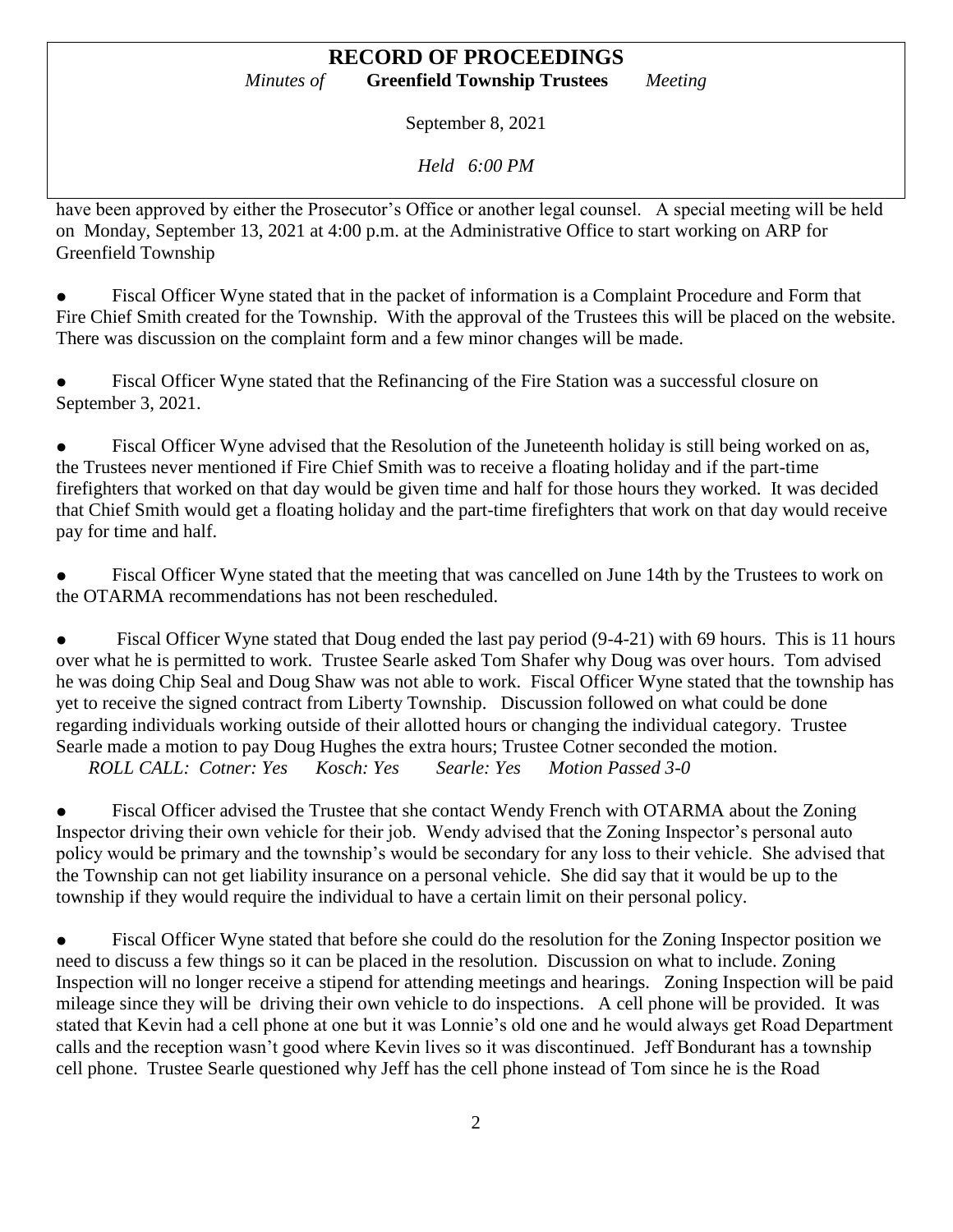September 8, 2021

*Held 6:00 PM*

Supervisor. Tom stated Jeff always had one. Trustee Searle asked if he needed one and Tom stated no. It was decided that the phone number would need to be changed and the Zoning Inspector would utilize that phone.

Fiscal Officer Wyne advised she has not received the drug test back on Caitlin Barbee. Trustee Searle asked when she could be appointed and Wyne stated when the drug test is received. Trustee Searle asked if we could make a motion to appoint Caitlin Barbee, Fiscal Officer Wyne stated a resolution needs to be done; however we could appoint as an interim until the drug test comes back as was done with Anne.

Fiscal Officer Wyne inquired how the Trustees were going to pay Caitlin Barbee for being in the office working today with Trustee Kosch and Trustee Searle. Trustee Kosch stated he was in office before Kent to sign documents and no township decisions were made. Trustee Searle stated since he didn't attend the meeting with Caitlin it was his understanding that she would start after Labor Day; therefore, it was his misunderstanding and he didn't honestly know that Caitlin should not have been there. Trustee Cotner made a motion to hire Caitlin as an interim employee; Trustee Kosch seconded the motion.

*ROLL CALL: Cotner: Yes Kosch: Yes Searle: Yes Motion Passed 3-0*

Fiscal Officer Wyne advised that Caitlin Barbee would need to resign from the Zoning Commission if they plan to appoint her as Zoning Inspector. Caitlin Barbee verbally resigned her position with the Zoning Commission effective September 8, 2021. Trustee Cotner made a motion to accept Caitlin Barbee's verbal resignation from the Zoning Commision effective September 8, 2021; Trustee Searle seconded the motion. *ROLL CALL: Cotner: Yes Kosch: Yes Searle: Yes Motion Passed 3-0*

• Truste Cotner made a motion to bring Anne Darling Cyphert on board effective September 8, 2021 to be an Consultant/Contractor to help Caitlin at the same pay she received when she was the interim Zoning Inspector (\$30.00/her); TrusteeTrustee Searle seconded the motion.

*ROLL CALL: Cotner: Yes Kosch: Yes Searle: Yes Motion Passed 3-0*

#### **ZONING DEPARTMENT:**

Zoning Inspector Consultant Caitlin Barbee asked how her position on the Zoning Commission should be handled going forward. Trustee Searle stated he would email Kim Wickham to notify her of Ms. Barbee's new position. Trustee Searle emphasized that Ms. Barbee needed to be involved with both the Zoning Commission and the Board of Zoning Appeals. The Zoning Inspector is not in charge of the Zoning Commission, nor the BZA, per Ohio Revised Code. However, they need to coordinate their activities within the township business.

Ms. Barbee also asked about bonding. Fiscal Officer Wyne stated she would take care of that process, and will get her bonded tomorrow.

Ms. Barbee suggested she would begin her schedule with two mornings and two evenings per week as a temporary schedule. Trustee Cotner stated that would be fine to start with; however, there would need to be a set schedule at some point so it can be publicized on the website. Trustee Cotner also asked that once the building permits are issued, could she please include that information on the website. That would alleviate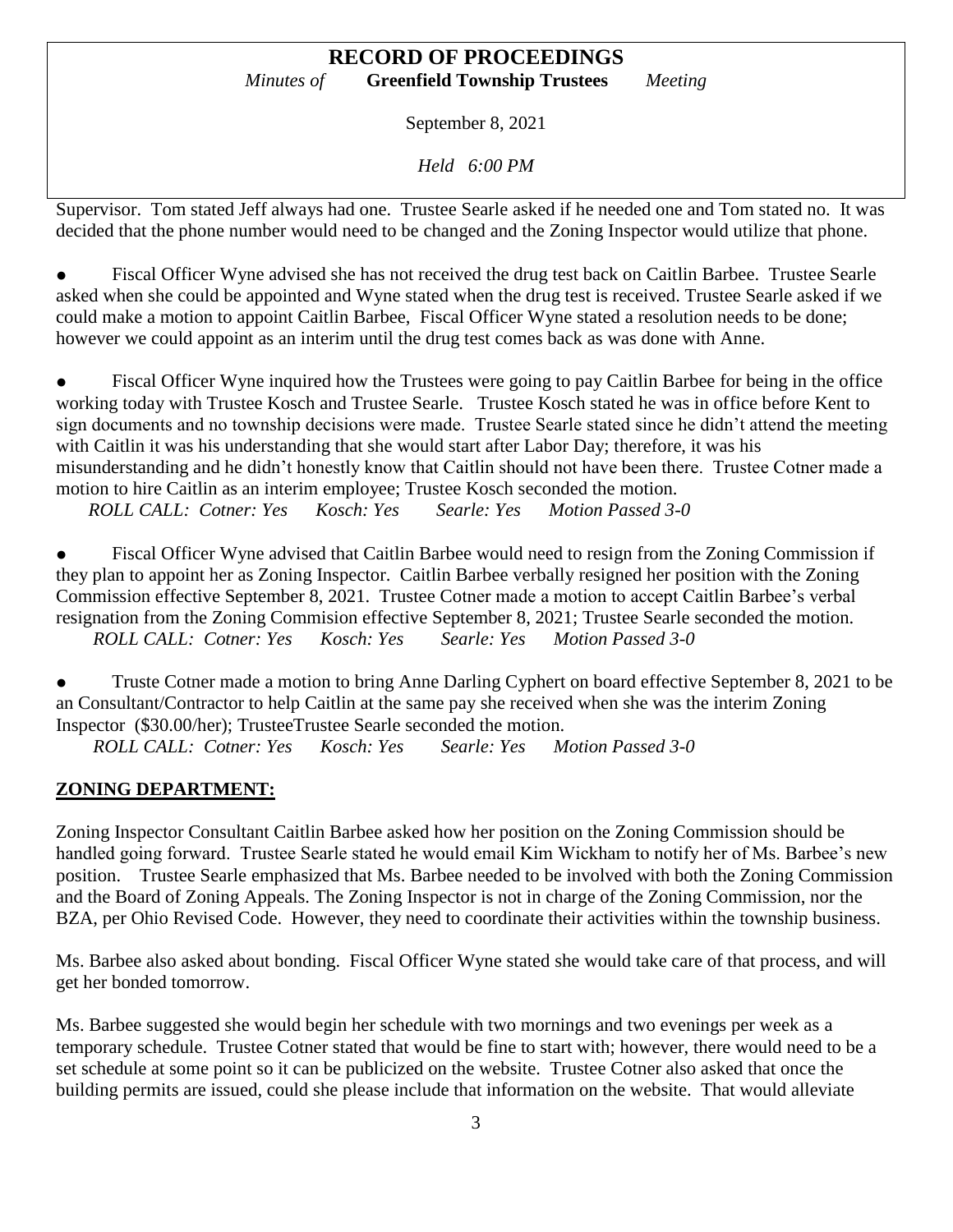September 8, 2021

*Held 6:00 PM*

issues with community residents questioning whether permits have been issued. Discussion continued concerning what information is considered public record.

Trustee Searle asked Fiscal Officer Wyne about two checks for the same company, and the invoice amounts were not matching. These checks were for Reed Public Safety Equipment. Chief Smith explained that he and Fiscal Officer Wyne have been working on this issue. These invoices were for the South Central Power Grant the township received. It was for a certain amount to be spent. The original invoice was shorting the township by \$9.55. They are working on getting the invoice corrected. It is a more complicated process due to it being for a grant.

# **FIRE DEPARTMENT:**

● **Community HeartWatch - Fairfield Medical Center:** Chief Smith reported he, Dr. Lazarus, and Teri Watson, both of Fairfield Medical Center, had obtained a grant through the Fairfield County Foundation for \$9,950. This will be used to replace AED's, pads and batteries throughout the county. They are currently looking into deficiencies in the county, e.g. churches that have AED's which need new batteries (\$300-\$500 to replace) or new pads (\$100+ to replace). They will also look at the need in county parks and recreation centers, as well as other entities.

**FEMA Regional Grant:** Chief Smith reported he and some other chiefs are looking at applying for a FEMA regional grant. They have the verbiage prepared once the grant is open again. Greenfield will also be applying for the SCBA grant when it is open again (early October) and hopes to receive that grant this year. He found out part of the reason Greenfield did not receive this grant was because they wanted to replace broken, non-repairable equipment, and Greenfield's equipment still works. Greenfield did get funding (around \$47,000) for the compressors and cascade system. Once that decision is made, there will be a five to eight week window to have it installed.

**EMS Grant:** Chief Smith reported the department had received a grant from the Ohio Fire & EMS for \$3,363.07. He and Fiscal Officer Wyne were working on determining what is available to help one of the firefighters who is currently in medic school to help pay for this training. Once that amount is determined, estimated between \$2,000 - \$2,500, they will bring this to the Board. He noted the part-time firefighter (the only one eligible) who is currently in medic school is working two or three part-time jobs. He also noted that everyone who had been helped with these funds has been able to get their medic card. They are asked to sign a document that confirms the funds the Township assisted them with, and also stating they will stay on with Greenfield for two years after receiving their medic card. He noted there were no eligible candidates last year, so funds were used to replace needed EMS supplies. Fiscal Officer Wyne asked if the funds for medic school are capped at \$2,000, what will happen to the remaining funds? Chief Smith responded that the funds can be used for supplies and equipment.

# **ROAD AND CEMETERY**: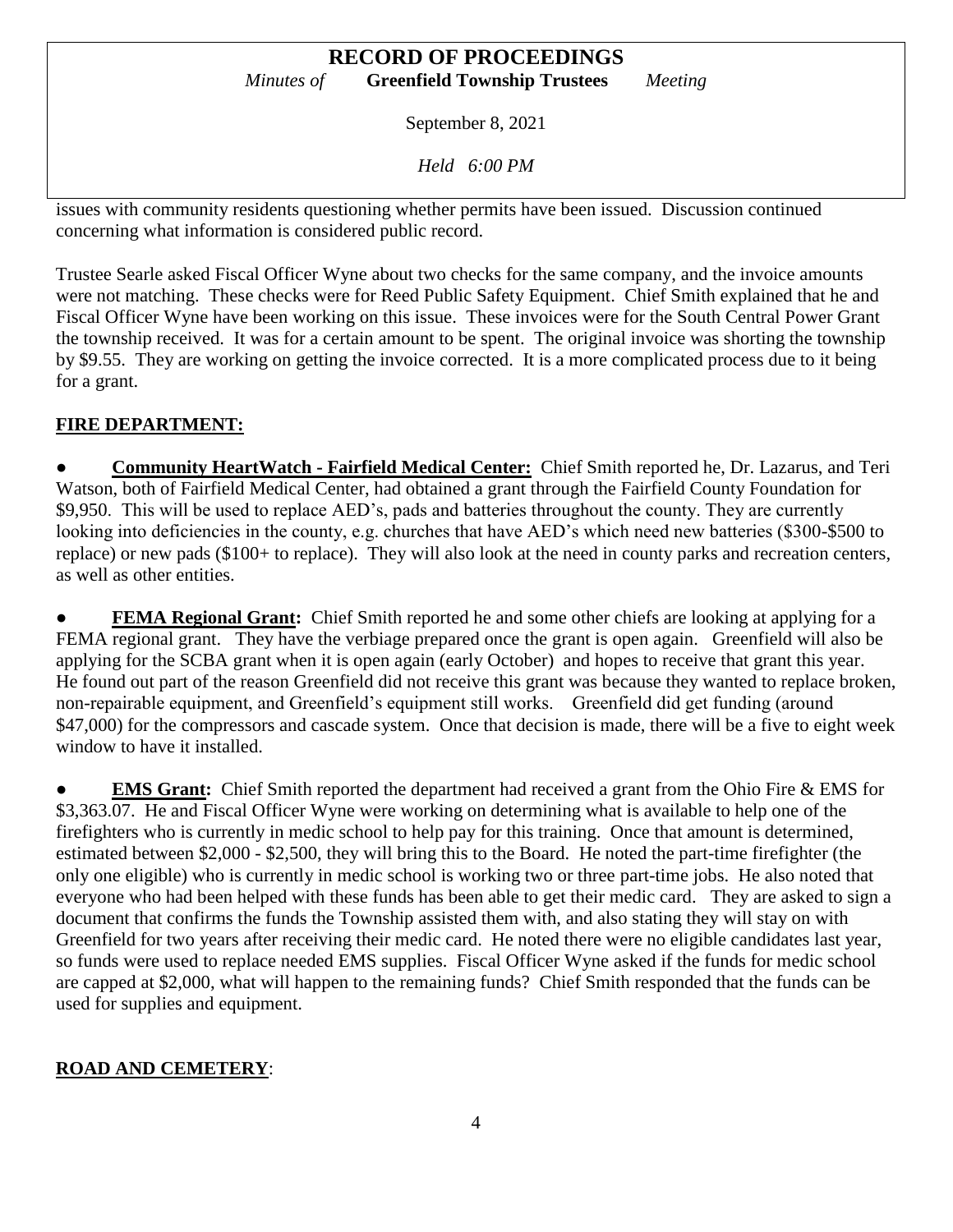September 8, 2021

*Held 6:00 PM*

● **ACD Track Loader Issues:** Road Superintendent Tom Shafer reported there had been issues recently with the loader. The parking brake was coming on for no apparent reason. The Company Wrench technician ran their software on it due to the code that was showing up, and said it was under warranty; they would put a new cap harness on it. However, after the work was done, a bill was received for \$2,300 (\$700 for the part; the remainder for labor). Tom spoke to the service manager, Kevin, about this issue, and he said he would refer it to his manager. Tom is waiting to hear from that person.

New Equipment Needed: Tom reported there were some equipment needs to be considered in the future. This includes a new mower to replace the zero turn (cemetery) mower, and also a new truck - something around a one to one-and-a-half-ton chassis. It would be a good idea to get a plow for it, also. All the other township trucks require a CDL.

**• Staffing Concerns:** Tom asked about possibly having both Doug Hughes and Doug Shaw changed to a subcontractor status for the summer months in order to work more than 29 hours per week. The general consensus was that this would not be a workable solution. Discussion continued regarding possibly hiring another part-time employee, or a college or high school intern, potentially from Eastland-Fairfield Career Center. Steve Eversole also suggested working with the local trade school to find someone to work part-time.

**Chip/Seal Project:** Tom reported the chip/seal was finished at Liberty today, and they have moved into Greenfield. He stated they are chip/sealing Brook Road. Trustee Cotner noted he had received a question about the chip/seal work on Brook Road from a resident, who was happy to see the work being done.

# **FROM THE TRUSTEES:**

**Zoning equipment returned:** Trustee Kosch asked if all items i.e. computer, keys, etc. had been returned from the previous Zoning Inspector. Fiscal Officer Wyne reported the keys had been left on the zoning desk in the office; however, they were given to the Interim Zoning Inspector. The Interim Zoning Inspector had reported that she had left them on the zoning desk; but they are now missing. Fiscal Officer Wyne had also told Kevin Yeamans he needed to return the computer to the township office, but she had not received it at this point. She has not contacted him again.

**• Trustee Meeting Schedule for the remainder of the year**: Trustee Kosch raised the issue of the meeting schedule for December, especially with year-end signatures needed, etc. Fiscal Officer Wyne also suggested rescheduling the November 24 meeting. Trustee Cotner suggested moving the meeting to Monday, November 22, 2021 at 6 p.m. at the firehouse. Trustees Searle and Kosch were in agreement. It was also discussed and determined that the December 22 meeting would be moved to Wednesday, December 29, 2021 at 6 p.m. at the firehouse. All were in agreement.

Trustee Kosch also questioned the meeting schedule on the website, as it still states the meetings will be held at 7 p.m. Fiscal Officer Wyne noted a new resolution will be brought to the next meeting to update and correct the meeting time to 6 p.m.